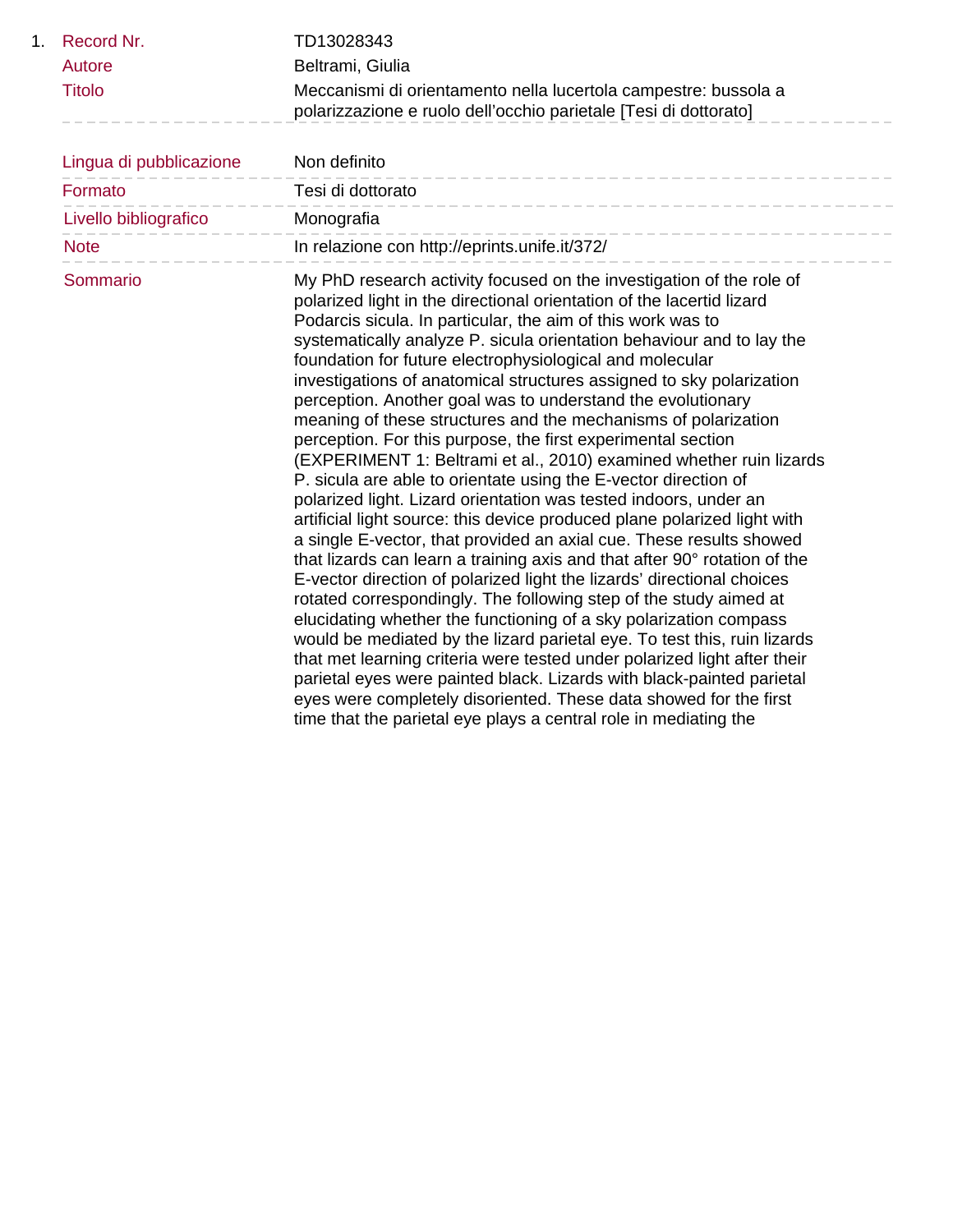functioning of a putative sky polarization compass of lizards. Furthermore, the experimental apparatus used in this experiment emitted light that did not include wavelengths in the UV range. Thus, the UV range is not necessary for perceiving polarized light in ruin lizards, unlike other species as, for example, honey bees and desert ants that in the absence of UV are unable to use a sky polarization compass. That being so, the second experimental part (EXPERIMENT 2) was aimed at testing whether there is a preferential region of the light spectrum to perceive the E-vector direction of polarized light. The results showed that lizards can learn a training direction when trained under white light produced by an LCD and E-vector parallel to the training axis. Lizards that met the learning criteria were then tested under white light and E-vector perpendicular to the training axis, just to validate the new LCD equipment: as expected, lizards followed a 90° rotation of the Evector direction, confirming once again that they can use the polarized light for orientation. Thereafter, lizards were tested under coloured polarized light (blue, green, red and turquoise), initially with E-vector parallel to the training axis and then with E-vector perpendicular to the training axis, to examine whether P. sicula can perceive polarized light of a particular wavelength range and use it in orientation. Under both blue light and turquoise light lizards were able to orient in both E-vector's conditions, otherwise under red light lizards were completely disoriented; under green light lizards were able to orient themselves only when the direction of the E-vector was the same as in training, whereas after a 90° rotation of the E-vector lizards were disoriented, in both spectral radiance level (high and low). Incorrect orientation after E-vector rotation under Green light was independent of (high or low) spectral radiance and one hypothesis to interpret these data is that the green stimuli could be barely discernible. These results, combined with the data under Green light previously discussed, demonstrate that the blue-turquoise part of the light spectrum is crucial for a correct functioning of sky polarization compass, whereas red wavelengths do not mediate perception of the E-vector. The third experimental section (EXPERIMENT 3) was performed outdoors. The first part of this experiment was aimed to validate the new set-up outdoors. Inside the experimental apparatus lizards had only the sky polarization pattern available for orientation. As expected, the results demonstrated that lizards can learn a training direction and the new set-up is well suited to investigate orientation mechanisms in lizards. The second part of this experiment was aimed at testing the timecompensated nature of the sky polarization compass. The results demonstrated that lizards can learn a training direction under blue sky with no sun's disc, but surprisingly, they cannot retain the spatial information. Indeed, after 6 days without training, both control group and fast-shifted group, were disorientated. A possibility is that some aspects of the information necessary for the normal functioning of the sky polarization compass is not retained for a week with no training. Alternatively, it is possible that the sky polarization compass needs to be recalibrated almost daily by external cues, such as exposure of the lizards to the sun's disc. Clearly, other explanations are possible, and further experiments outdoors are necessary to answer this important question. Results relating to my three year of PhD course show the way forward to new interesting questions and so to new possible experimental applications to finally clarify the evolutionary role of the sky polarization compass and its interactions with other orientation mechanisms (for example the sun compass or the magnetic compass). It should be very interesting to deepen the